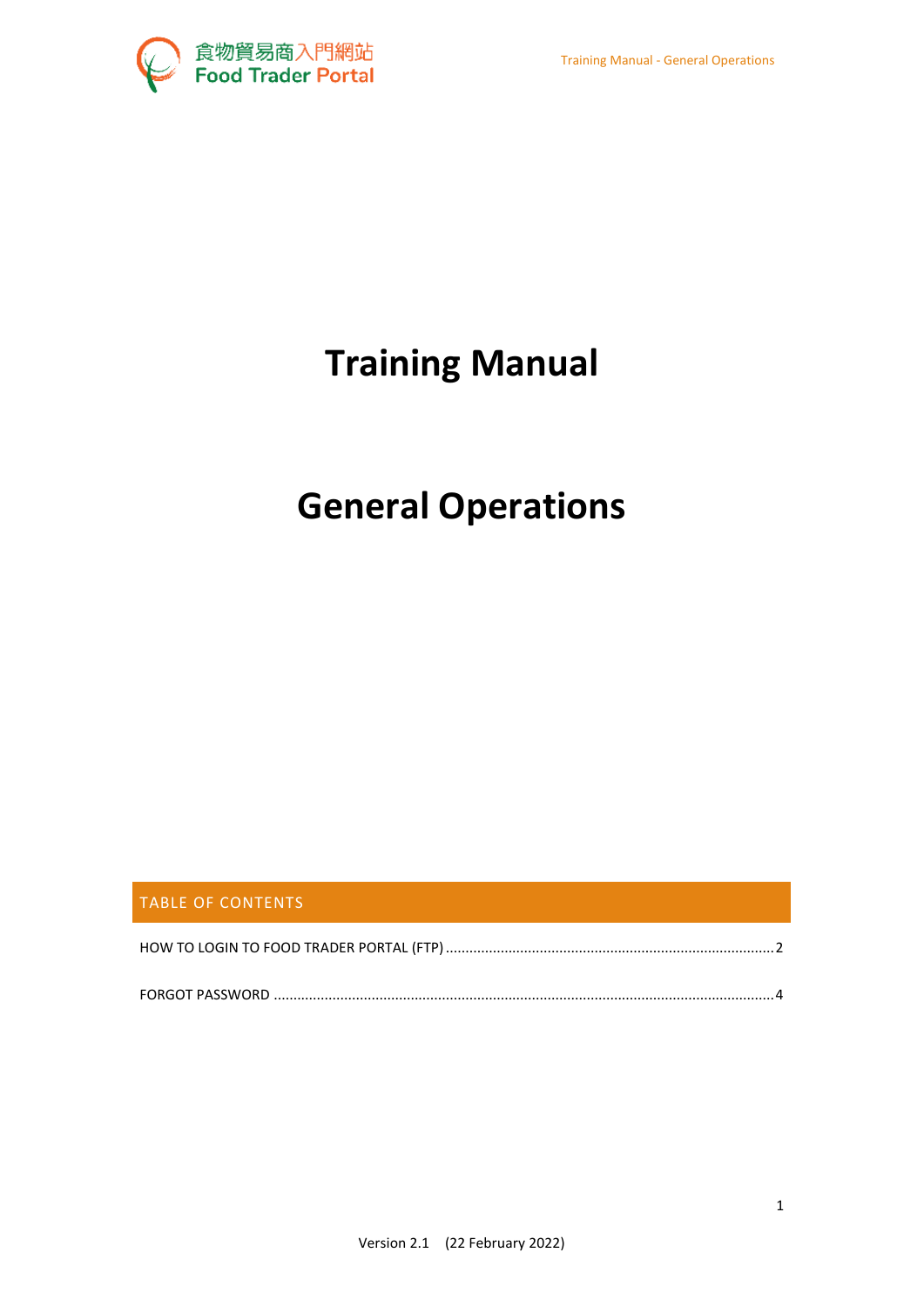

## <span id="page-1-0"></span>HOW TO LOGIN TO FOOD TRADER PORTAL (FTP)

#### **[STEP 1] GO TO FOOD TRADER PORTAL (FTP) HOMEPAGE**

1. Go to the FTP home page [\(https://www.ftp.cfs.gov.hk\)](https://www.ftp.cfs.gov.hk/) and click Login to Food Trader Portal (FTP) Account.

| <b>GIS BENE DE LA CONTROL</b><br>食物貿易商入門網站<br>食物環境衛生署<br>Food and Environmental<br><b>Food Trader Portal</b><br>school Department | (图 至 1 简                                                                                                                                                                                                                                                                                                                                                                       |
|-----------------------------------------------------------------------------------------------------------------------------------|--------------------------------------------------------------------------------------------------------------------------------------------------------------------------------------------------------------------------------------------------------------------------------------------------------------------------------------------------------------------------------|
|                                                                                                                                   | <b>Trader Registration</b><br><b>Importing / Exporting Food</b><br>e-Health Certificate Enquiry<br><b>Recording Food Arrival Information</b><br>2 Login to Food Trader Portal (FTP) Account<br>Not yet have FTP Account?<br>Forgot Password?<br><b>Tutorial Videos for</b><br>Verification of<br><b>Useful Information</b><br>Import Licence for<br>Novice<br>Meat and Poultry |
| Disclaimer   Privacy Policy   Copyright Notice   Accessibility   Privacy Enquiries                                                | WSC WAI-AA<br>Vab For A                                                                                                                                                                                                                                                                                                                                                        |

#### **[STEP 2] ENTER YOUR LOGIN INFORMATION**

2. Input your Trader Registration Number / Exemption Number, password and registered mobile phone number, then press Next.

A one-time password will be sent to your mobile phone via an SMS. You can also click this option to have the one-time password sent to your registered email address as well.

|                                                                  | Login                                                                                 |
|------------------------------------------------------------------|---------------------------------------------------------------------------------------|
| Exemption Number, Password and Mobile Phone Number.              | If you are an existing account holder, please enter your Trader Registration Number / |
| We will send you a one-time password for authentication.         |                                                                                       |
| Trader Registration Number /<br><b>Exemption Number</b>          | Trader Registration Number / Exemption Number                                         |
| Password                                                         | $\circ$<br>Password                                                                   |
| Mobile Phone Number<br>(for receiving one-time password via SMS) | Mobile Phone Number                                                                   |
| Please send the one-time password via email as well.             |                                                                                       |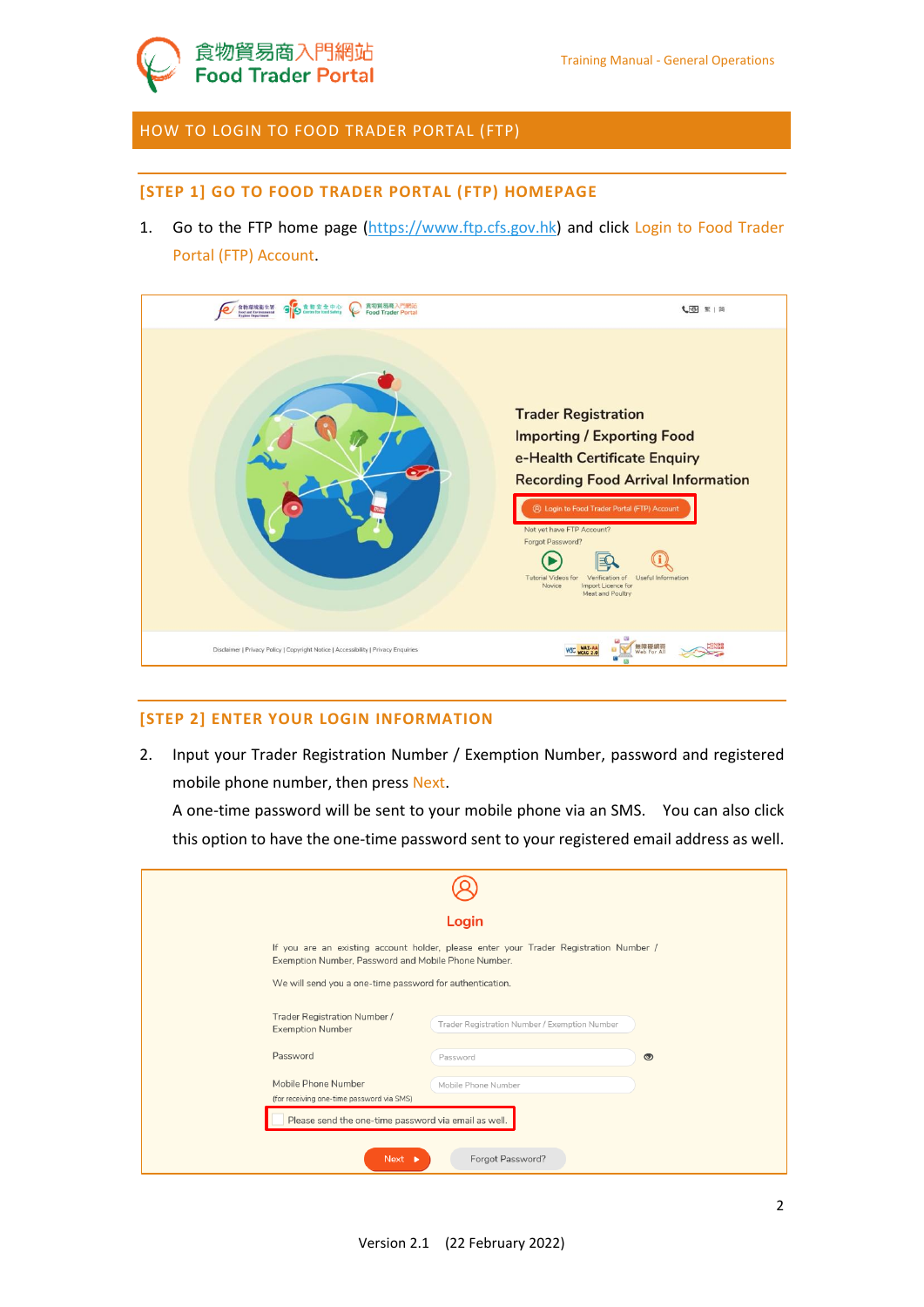

## **[STEP 3] ENTER ONE-TIME PASSWORD**

3. Input the one-time password sent to your mobile phone or email address, and then press Confirm.

| Login                                                                  |
|------------------------------------------------------------------------|
| Please enter the one-time password sent to your mobile phone or email. |
| • Confirm<br>$\sigma$ Resend one-time password (47)                    |

# **[STEP 4] SUCCESSFUL LOGIN – FTP HOMEPAGE**

4. You have logged in to FTP successfully ! You can see your name and Trader Registration Number / Exemption Number at the top left corner.

| 食物環境衛生署<br>Food and Environmental<br><b>Hygiene Department</b> | S centre for Food Safety                            | 食物貿易商入門網站<br><b>Food Trader Portal</b>                   |                                                          |                                                                 |                                                | (i) (图 至 ) 简                         |
|----------------------------------------------------------------|-----------------------------------------------------|----------------------------------------------------------|----------------------------------------------------------|-----------------------------------------------------------------|------------------------------------------------|--------------------------------------|
| $\circledR$<br>Chan Tai Man / 陳大文 (TR-XX-XXXXXX)               | $\checkmark$                                        | Expiry Date: 20XX-XX-XX                                  |                                                          |                                                                 | <b>Text size</b>                               | <b>E</b> Logout FTP Account          |
| $o_{\alpha}$<br>Importing /<br><b>Exporting Food</b>           | <b>IE</b><br>e-Health<br><b>Certificate Enquiry</b> | 昌<br><b>Recording Food</b><br><b>Arrival Information</b> | Ť<br><b>Food Import</b><br><b>Related</b><br>Information | 室<br>$\mathbf{G}$<br><b>Notification</b>                        | å<br><b>Trader Registration</b><br>Maintenance | c <sup>2</sup><br><b>Quick Links</b> |
|                                                                |                                                     |                                                          | $\frac{1}{2}$ : I want to                                |                                                                 |                                                |                                      |
|                                                                | Import                                              | ච                                                        | Import for Re-export to<br>the Mainland or Macau         |                                                                 | <b>Apply for Export Certificate</b><br>⊁       |                                      |
| Meat                                                           |                                                     | Poultry                                                  | Game                                                     | атп<br>ce cream<br><b>Milk and Frozen</b><br><b>Confections</b> |                                                | <b>Eggs</b>                          |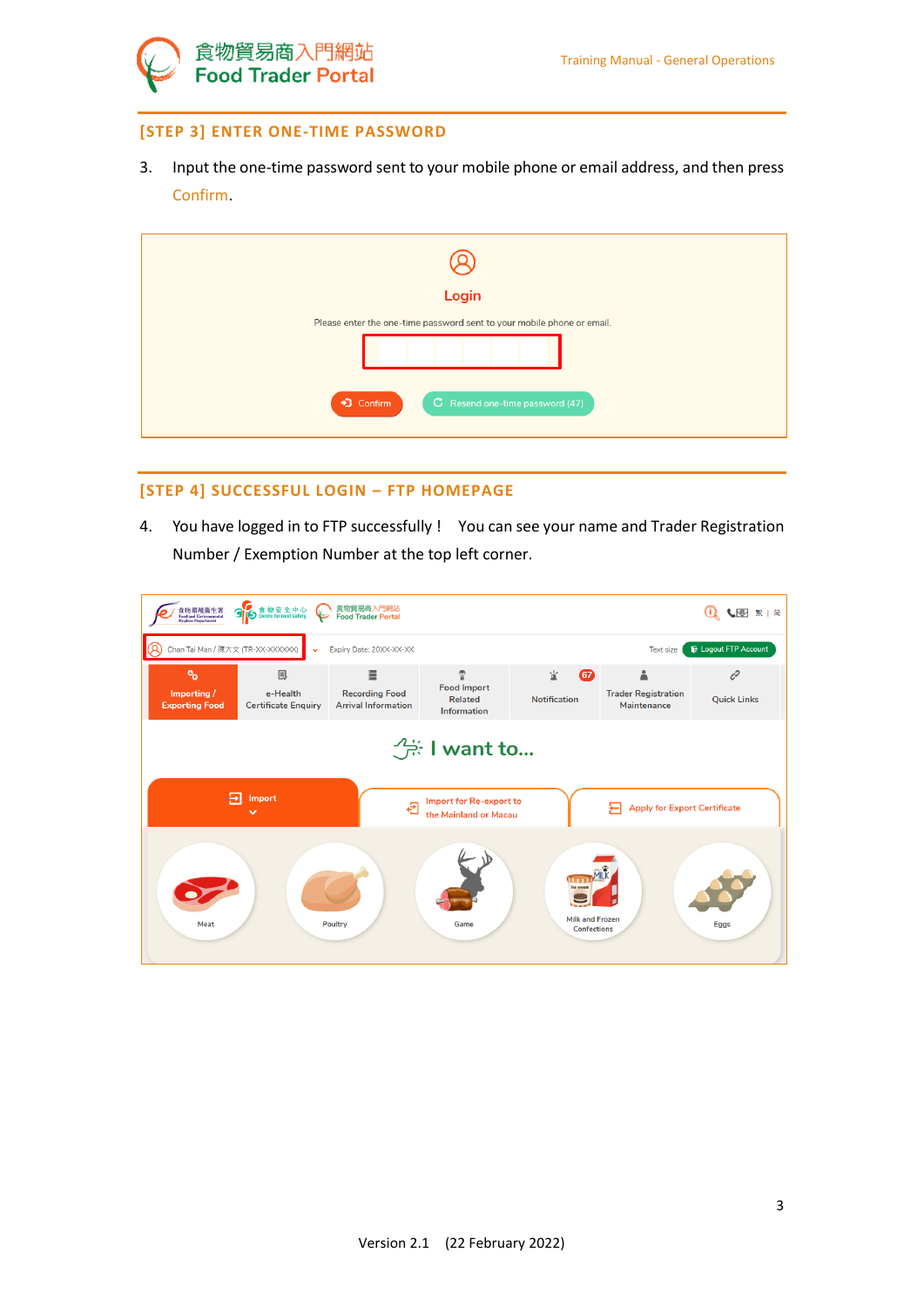

# <span id="page-3-0"></span>FORGOT PASSWORD

## **[STEP 1] GO TO FOOD TRADER PORTAL (FTP) HOMEPAGE**

1. Go to the FTP home page [\(https://www.ftp.cfs.gov.hk\)](https://www.ftp.cfs.gov.hk/) and click Forgot Password?.



## **[STEP 2] VERIFICATION**

2. Input your Trader Registration Number / Exemption Number, and the registered mobile phone number for verification, then press Next.

A one-time password will be sent to your mobile phone via an SMS. You can also opt to have this one-time password sent to your registered email address as well.

| <b>Forgot Password</b>                                                                                                                                                                                                                                                                                                                                                            |  |
|-----------------------------------------------------------------------------------------------------------------------------------------------------------------------------------------------------------------------------------------------------------------------------------------------------------------------------------------------------------------------------------|--|
| Please enter your Trader Registration Number / Exemption Number and Mobile Phone Number to<br>reset your password.<br>Trader Registration Number /<br>Trader Registration Number / Exemption Number<br><b>Exemption Number</b><br>Mobile Phone Number<br>Mobile Phone Number<br>(for receiving one-time password via SMS)<br>Please send the one-time password via email as well. |  |
|                                                                                                                                                                                                                                                                                                                                                                                   |  |
| $Next$ $\triangleright$<br>Cancel                                                                                                                                                                                                                                                                                                                                                 |  |